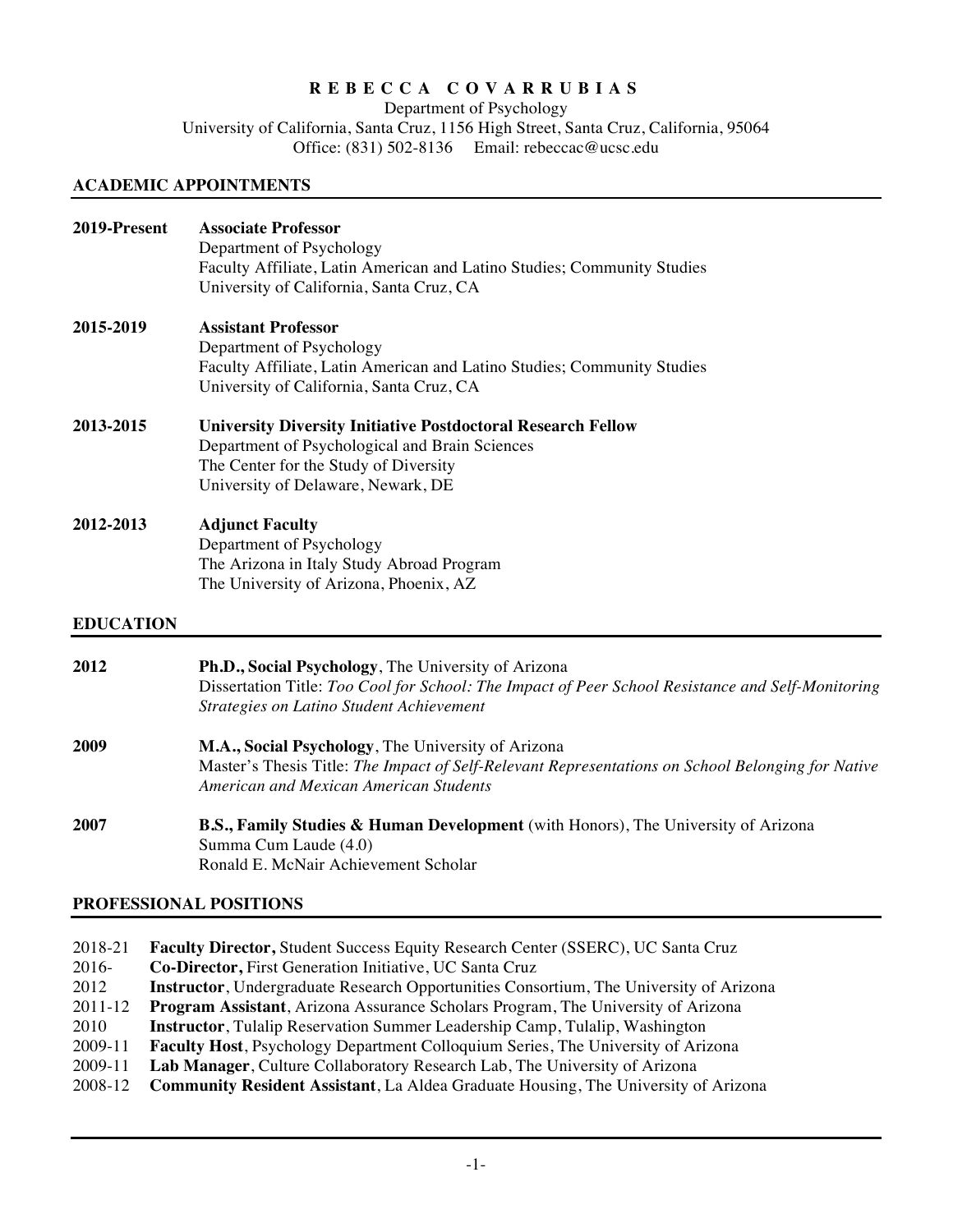## **RESEARCH INTERESTS**

Culture, self, and identity; social representations of race, gender, and social class in educational/health contexts; student performance, belonging, and well-being; educational equity; community and school interventions; community-based research; researcher-practitioner collaborations

## **GRANTS, FELLOWSHIPS, & FUNDING**

| 2019-21 | Covarrubias, R., Greene, J., Ramirez-Ruiz, E., & Quinteros, K. Advancing Faculty Diversity, Improved     |
|---------|----------------------------------------------------------------------------------------------------------|
|         | Climate and Retention, Rebuilding the academy with marginalized faculty: The role of transformative      |
|         | models for campus leadership (\$74,717)                                                                  |
| 2019-24 | Garaud, P., Covarrubias, R., Robinson, C., & Reguerin, P. NSF S-STEM Grant, Supporting and               |
|         | mentoring the next generation of scholars in applied mathematics (\$956,796)                             |
| 2019-21 | Covarrubias, R., & Valle, I., SPSSI Susan D. Dudley Early Career Scholars Research Grant Award,          |
|         | Deconstructing institutional barriers: An in-depth examination of the cultural transition to college for |
|         | Latinx first-generation students (\$25,000)                                                              |
| 2018-20 | Covarrubias, R., & Laiduc, G., UCSC Division of Student Success Funding, Campus resources                |
|         | intervention project (\$35,080)                                                                          |
| 2018-19 | UCSC Koret Undergraduate Research Scholarship Award Funding (\$10,000)                                   |
| 2018-19 | UCSC Professional Career Development Program, First-Generation Initiative Student Intern (\$2,880)       |
| 2017-18 | UCSC Committee on Research Special Research Grant/Collaborative Research, Challenging deficit            |
|         | perspectives in STEM to reduce stigma and increase belonging for underrepresented students (\$2,025)     |
| 2017-18 | UCSC Koret Undergraduate Research Scholarship Award Funding (\$10,000)                                   |
| 2017-18 | Hellman Fellows Program Award, Acknowledging the cultural strengths of first-generation students:        |
|         | Longitudinal explorations of familial interdependence and hard independence (\$18,540)                   |
| 2016-17 | Cvencek, D., Covarrubias, R., & Meltzoff, A., NSF Science of Learning Collaborative Network, Inter-      |
|         | generational Transfer of Beliefs about Math (\$749,876)                                                  |
| 2016-17 | University of Office of the President, One-Time Student Success Funds, The Cultural Transition to UCSC   |
|         | (\$172,583)                                                                                              |
| 2016-17 | UCSC Hispanic Serving Institution MAPA Grant, Student Voices Project (\$1,240)                           |
| 2016-17 | UCSC Koret Undergraduate Research Scholarship Award Funding (\$10,650)                                   |
| 2016-17 | UCSC Chicano Latino Research Center Research Cluster, The Cultural Transition to College (\$800)         |
| 2016-17 | UCSC Committee on Research Special Research Grant, Observing the daily cultural environments of          |
|         | working-class college students (\$8,000)                                                                 |
| 2016-17 | UCSC Committee on Research New Faculty Research Grant, First-generation college student transition       |
|         | narratives: New explorations in family achievement guilt (\$2,000)                                       |
| 2016-17 | UCSC Division of Student Success Funding, Student experiences in a biology gateway course (\$640)        |
| 2015-16 | UCSC Chicano Latino Research Center Individual Faculty Research Award, Latinos/as in Education:          |
|         | Transforming the American Classroom (\$1,000)                                                            |
| 2015    | UCSC Committee on Research Scholarly Meeting Travel Grant (\$700)                                        |
| 2014    | University of Delaware Scholars Program Evaluation Project Funding (\$1,500)                             |
| 2014    | Center for the Study of Diversity Faculty Grant Program, University of Delaware (\$5,420)                |
| 2013    | University Diversity Initiative Postdoctoral Fellowship, University of Delaware (\$120,000)              |
| 2013    | Summer Policy Workshop Grant, Society for the Psychological Study of Social Issues (\$500)               |
| 2009    | Diversity Travel Grant, Society for Personality and Social Psychology (\$500)                            |
| 2007    | National Science Foundation Graduate Research Fellowship (\$90,000)                                      |
| 2007    | Ford Foundation Predoctoral Diversity Fellowship (\$60,000)                                              |
|         | $AB = 0$                                                                                                 |

2007 University of Arizona Graduate College Diversity Fellowship (\$10,000)

## **HONORS & AWARDS**

- 2019 UCSC Academic Senate Committee on Teaching Excellence in Teaching Award
- 2019 Federation of Associations in Behavioral and Brain Sciences (FABBS) Early Career Impact Award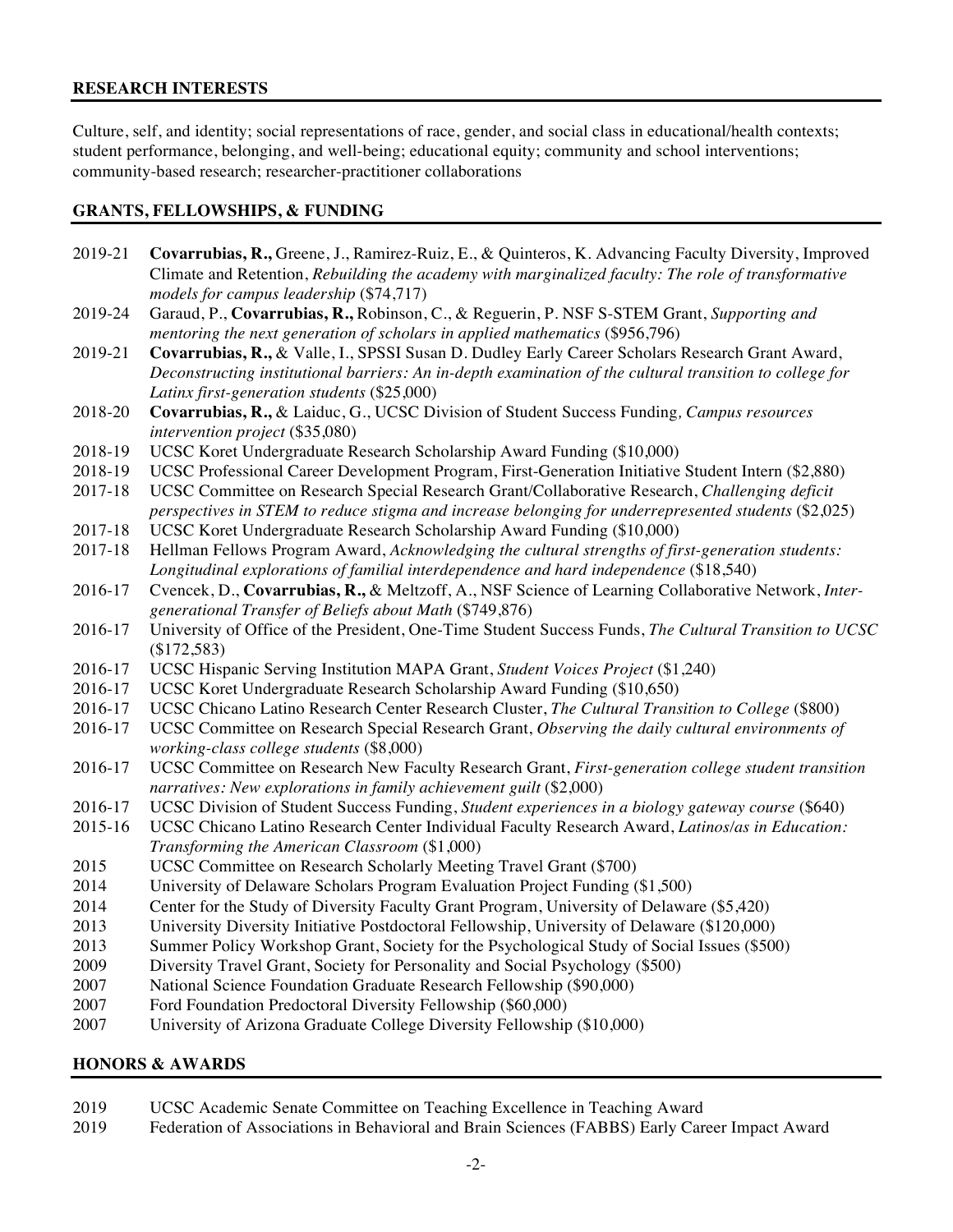- 2019 Society for Research in Child Development (SRCD) Latino Caucus Early Career Award
- 2018 UCSC Chancellor's Achievement Awards for Diversity
- 2017-19 Faculty Member, University of California Consortium on the Developmental Science of Adolescence
- 2017-18 Society of Psychological Study of Social Issues (SPSSI) Michele Alexander Early Career Award
- 2017-18 Faculty Fellow, Center for Innovations in Teaching and Learning (CITL)
- 2017-18 Faculty Affiliate, Student Success Equity Research Center (SSERC)
- 2017 UCSC Department of Psychology Award for *Most Inspiring Lecturer*
- 2017 UCSC Department of Psychology Award for *Going Above and Beyond*
- 2016-17 American Association of Hispanics in Higher Education (AAHHE) Faculty Fellow
- 2016 UCSC Disability Resource Center ALI Program Accessibility Leader
- 2013-15 Faculty Scholar, Center for the Study of Diversity, University of Delaware
- 2011 Peter W. Likins 2011-2012 Inclusive Excellence Award, University of Arizona
- 2011 Outstanding Student Leadership by a Graduate Student Award, University of Arizona
- 2011 Graduate Student Research Showcase Second Place, University of Arizona
- 2010 Graduate Student Research Showcase First Place, University of Arizona
- 2009 Graduate Student Research Showcase First Place, University of Arizona
- 2008 University of Arizona Centennial Achievement Graduate Student Award, University of Arizona
- 2008 Graduate Student Research Showcase First Place, University of Arizona
- 2007 National Science Foundation Graduate Research Fellowship
- 2007 Ford Foundation Predoctoral Diversity Fellowship
- 2006 Mortar Board, National College Senior Honor Society
- 2006 Ronald E. McNair Achievement Program Scholar, University of Arizona

*Advised Student Awards* 

- 2019-20 Chancellor's Graduate Internship Program Fellowship, Andrew Takimoto
- 2019 Merrill Undergraduate Research Mentorship Award, Janely Cardenas Vargas (\$800), Felix Perez Jimenez (\$800), & Rebeca Najarro (\$800)
- 2018-19 Chancellor's Graduate Internship Program Fellowship, Giselle Laiduc
- 2017-18 National Science Foundation Graduate Research Fellowship, Ibette Valle, Andy Pinedo, & Giselle Laiduc
- 2017-18 Ford Foundation Predoctoral Diversity Fellowship, Julisa Lopez
- 2017-18 Ford Foundation Predoctoral Diversity Fellowship, Ibette Valle
- 2017-18 Institute for Recruitment of Teachers, Kimberly Zuniga
- 2017-18 Nancy Pascal Scholarship, Wilfrido Hernandez-Flores (\$2000)
- 2017-18 UCSC Blum Scholar Grant Award, Wilfrido Hernandez-Flores & Fabiana De Lima (\$2000)
- 2016-17 Robert Wood Johnson Foundation Health Policy Scholars Semi-Finalist, Ibette Valle
- 2016 Merrill Undergraduate Research Mentorship Award, Lily Bastida (\$800)
- 2016 Kresge College Undergraduate Research Mentorship Award, Julisa Lopez (\$1000)

## **PEER-REVIEWED PUBLICATIONS**

- **Covarrubias, R.,** Landa, I., & Gallimore, R. (revise and resubmit). Developing a family achievement guilt scale grounded in first-generation college student voices. *Personality and Social Psychology Bulletin.*
- **Covarrubias, R.** (accepted). Continuing cultural mismatches: Personal reflections of a Latina first-generation faculty navigating the academy.
- **Covarrubias, R., \***Vazquez, A., Moreno, R., Estrada, J., \*Valle, I., & \*\*Zuniga, K. (in press). Engaging families to foster holistic success of low-income, Latinx first-generation students at a Hispanic-Serving Institution. In G. A. Garcia (Ed.), *Hispanic Serving Institutions (HSIs) in Practice: Defining "Servingness" at HSIs*. Charlotte, NC: Information Age Publishing.
- **Covarrubias, R.,** \*Laiduc, G., & \*Valle, I. (2019). Growth messages increase help-seeking and performance for women in STEM. *Group Processes and Intergroup Relations, 22*(3), 434-451.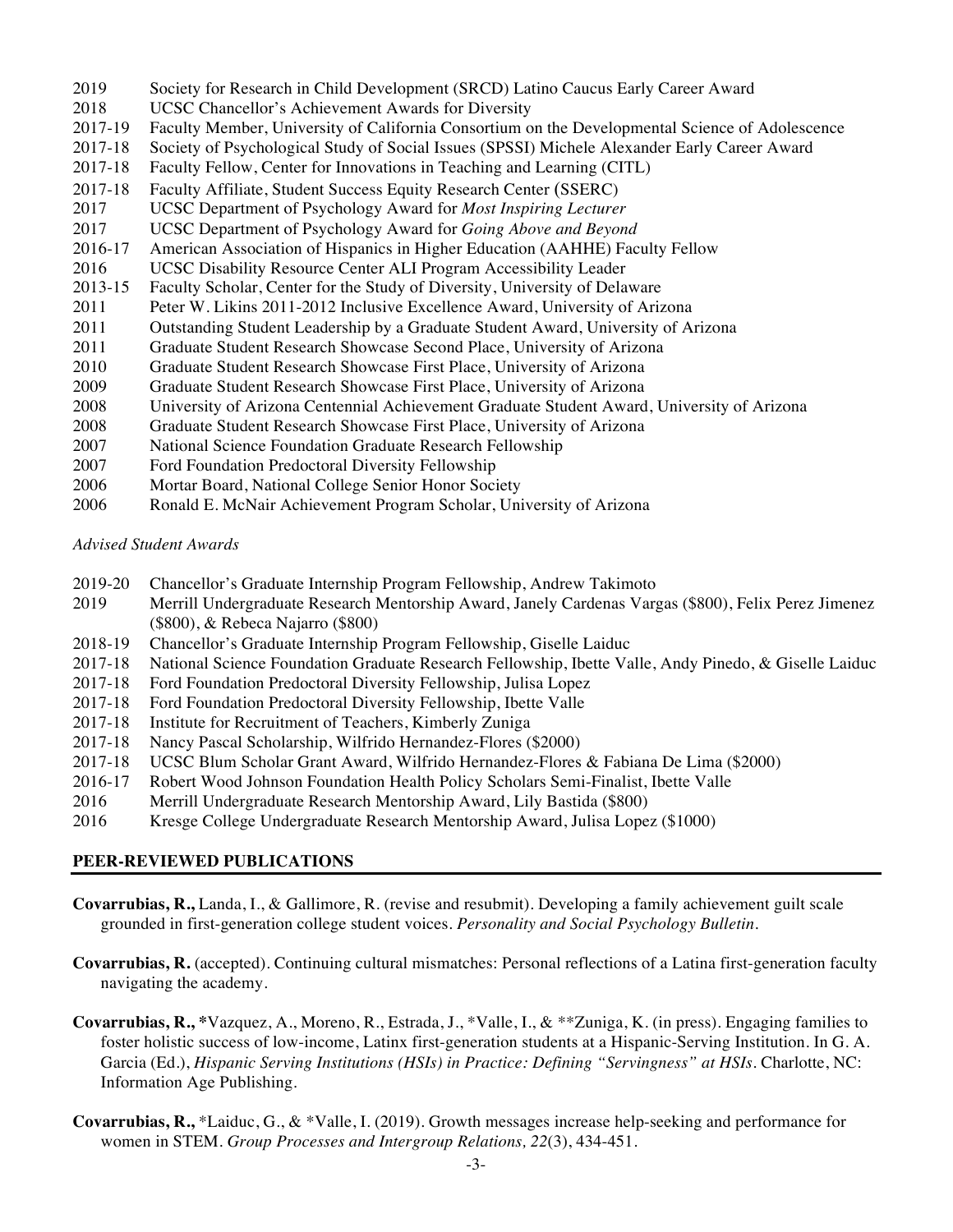- **Covarrubias, R.,** \*Valle, I., \*Laiduc, G., & Azmitia, M. (2019). "You never become fully independent": Family roles and independence in first-generation college students. *Journal of Adolescent Research, 34*(4), 381-410.
- **Covarrubias, R.,** Jones, J., & Johnson, R. (2018). Exploring the links between parent-student conversations about college, academic self-concepts, and grades for first-generation college students. *Journal of College Student Retention: Research, Theory, and Practice,* 1-17.
- **Covarrubias, R.,** Gallimore, R., & Okagaki, L. (2018). "I know that I should be here": Lessons learned from the first year performance of borderline university applicants. *Journal of College Student Retention: Research, Theory, and Practice, 20*(1), 92-115.
- Azmitia, M., \*Sumabat-Estrada, G., \*Cheong, Y., & **Covarrubias, R.** (2018). "Dropping out is not an option": How educationally resilient first-generation students see the future. In C. R. Cooper & R. Seginer (Eds.), *Navigating Pathways in Multicultural Nations: Identities, Future Orientation, Schooling, and Careers*. *New Directions for Child and Adolescent Development, 160,* 89-100.
- Cvencek, D., Fryberg, S.A., **Covarrubias, R.**, & Meltzoff, A. (2018). Self-concepts, self-esteem, and academic achievement of minority and majority North American elementary school children. *Child Development*, *89*(4), 1099-1109.
- Fryberg, S., **Covarrubias, R.**, & Burack, J. (2017). The ongoing colonization of North American Indigenous people: Using social psychological theories to promote social justice. *The Oxford Handbook of Social Psychology and Social Justice, 113*, 1-30.
- Romero, A., \*Moreno, M., O'Leary, A., & **Covarrubias, R.** (2017). Collective efficacy for community change in response to immigrant stigma stress. *Aztlan: A Journal of Chicano Studies, 42*(1), 19-44.
- **Covarrubias, R.,** \*Herrmann, S., & Fryberg, S. (2016). Affirming the interdependent self: Implications for Latino student performance. *Basic and Applied Social Psychology*, 38(1), 47-57.
- \*Leavitt, P., **Covarrubias, R.,** \*Perez, Y., & Fryberg, S. (2015). "Frozen in time": The impact of Native American media representations on identity and self-understanding. *Journal of Social Issues, 71(1),* p. 39-53.
- **Covarrubias, R.,** & Fryberg, S. (2015). Movin' on up (to college): First-generation college students' experiences with family achievement guilt. *Cultural Diversity and Ethnic Minority Psychology*, 21(3), 420-429.
- **Covarrubias, R.,** & Fryberg, S. (2015). The impact of self-relevant representations on school belonging for underrepresented Native American students. *Cultural Diversity and Ethnic Minority Psychology*, *21(1),* 10-18.
- **Covarrubias, R.,** & Romero, A, & \*\*Trivelli, M. (2015). Family achievement guilt and mental well-being of college students. *Journal of Child and Family Studies*, 24, 2031-2037.
- **Covarrubias, R.,** & Stone, J. (2015). Self-monitoring strategies as a unique predictor of Latino male student achievement. *Journal of Latinos and Education, 14(1),* 55-70.
- Bean, M., **Covarrubias, R.,** & Stone, J. (2014). How Hispanic patients address ambiguous versus unambiguous bias in the doctor's office. *Journal of Applied Social Psychology, 44(11),* 693-707.
- Bean, M., Focella, E., **Covarrubias, R.,** Stone, J., Moskowitz, G. & Badger, T. (2014). Documenting nursing and medical students' stereotypes about Hispanic and American Indian patients. *Journal of Health Disparities Research and Practice, 7(4)*, 14-22.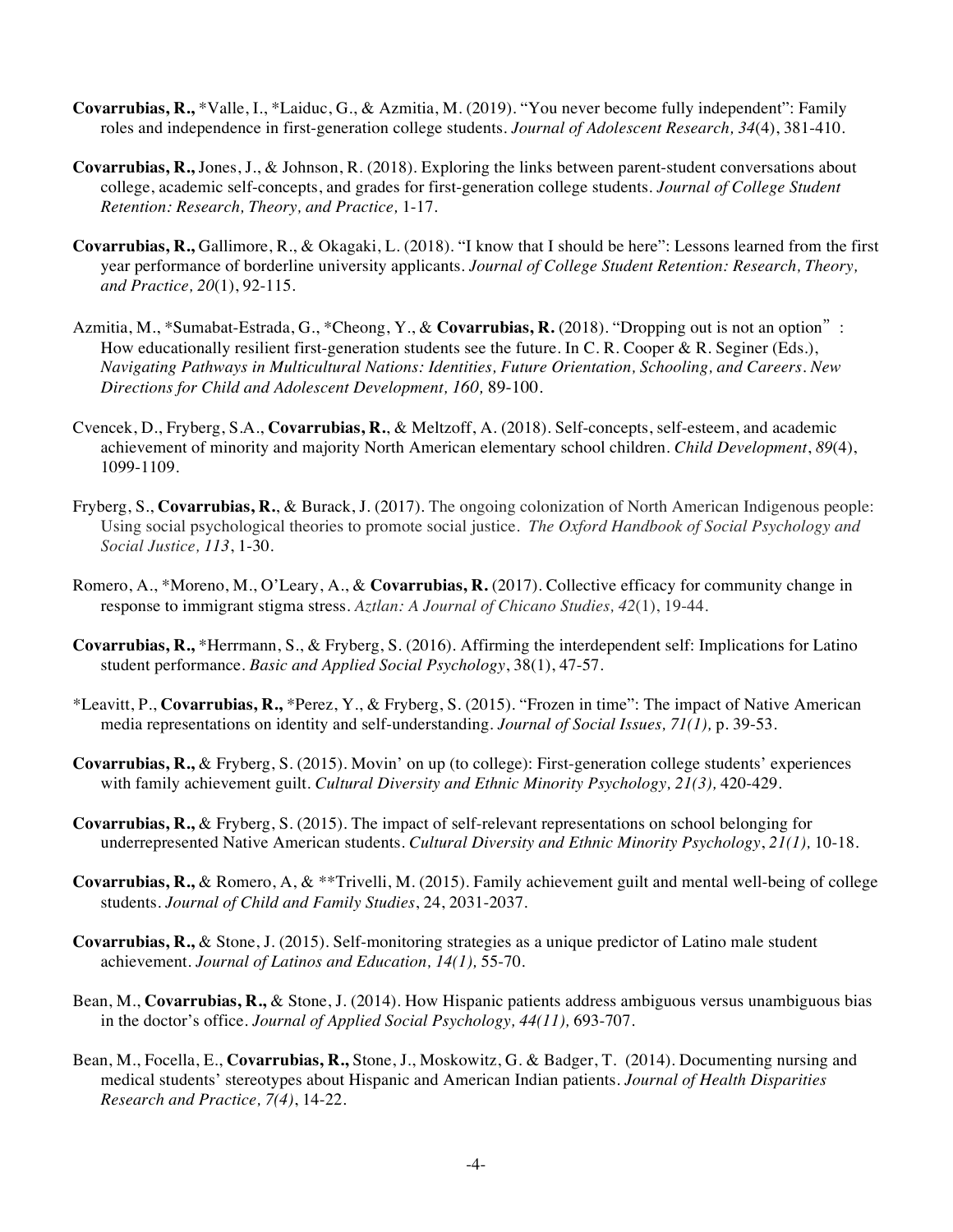- Fryberg, S., **Covarrubias, R,** & Burack, J. (2013). Cultural models of education and academic performance for Native American and European American students. *School Psychology International, 34,* 439-452.
- Stephens, N. M., Fryberg, S., Markus, H. R., Johnson, C., & **Covarrubias, R.** (2012). Unseen disadvantage: How American universities' focus on independence undermines the academic performance of first-generation college students. *Journal of Personality and Social Psychology, 102(6),* 1178-1197.
- Fryberg, S., Stephens, N., **Covarrubias, R.,** Markus, H., \*\*Carter, E., \*\*Laiduc, G., & \*\*Salido, A. (2011). How the media frames the immigration debate: The critical role of location and politics. *Analyses of Social Issues and Public Policy, 0(0),* 1-17.

\*Denotes graduate student authors; \*\*Denotes undergraduate student authors

## **CAMPUS OUTREACH PUBLICATIONS**

- **Covarrubias, R.,** Jones, J., & Johnson, R. (2018, May). *Parent conversations about college matter for firstgeneration college students' academic self-concepts and grades.* Campus report prepared for the University of Delaware Center for the Study of Diversity's *Research Briefs on Diversity Discourse,* 1(5), 1-10.
- **Covarrubias, R., \***Laiduc, G., & \*Valle, I., (2017, Sept.). *Cultural transitions: Insights from a conversation with first-year, first-generation college students.* Infographic report prepared for the Cultural Transitions Project at the University of California, Santa Cruz.
- **Covarrubias, R.,** \*Valle, I., & \*Laiduc, G. (2017, Sept.). *UCSC first-generation student voices.* Video prepared for the Cultural Transitions Project at the University of California, Santa Cruz. https://www.youtube.com/watch?v=BhHOI6BOb\_o
- **Covarrubias, R.,** \*Valle, I., & \*Laiduc, G. (2017, Sept.). *First-generation student reflections: Stories & advice for faculty, staff, & families.* Student voices compilation prepared for the Cultural Transitions Project at the University of California, Santa Cruz.
- Rolon-Dow, R., **Covarrubias, R.,** & Guerron Montero, C. (2016, Feb). *Touchstones for understanding inclusion and belonging at UD: A study of Latino/a student experiences.* Technical report prepared for the University of Delaware Center for Study of Diversity.
- **Covarrubias, R.,** Gallimore, R., & Okagaki, L. (2016, Feb). *"I know that I should be here": Lessons learned from the first year performance of borderline university applicants.* Technical report prepared for the University of Delaware Scholars Program.

\*Denotes graduate student authors; \*\*Denotes undergraduate student authors

#### **KEYNOTE ADDRESSES**

- 2019 First-Forward Pre-Conference, NASPA, Orlando, FL, *Cultivating researcher-practitioner collaborations to work toward educational equity in higher education*
- 2019 First-Generation Student Success Conference, NASPA Conferences on Student Success in Higher Education, Orlando, FL, *Centering the voices of low-income, first-generation students of color to challenge dominant cultural practices in higher education*
- 2019 University of California Academic Advising Conference, *Creating identity-safe messages: Using research to shape communication with students*
- 2018 UCSC Division of Student Success Staff Engagement Day, *Supporting first-generation college students*
- 2018 UC and CSU Learning Support Conference, *Fostering inclusive learning support spaces: Examples from scholar-practitioner collaborations*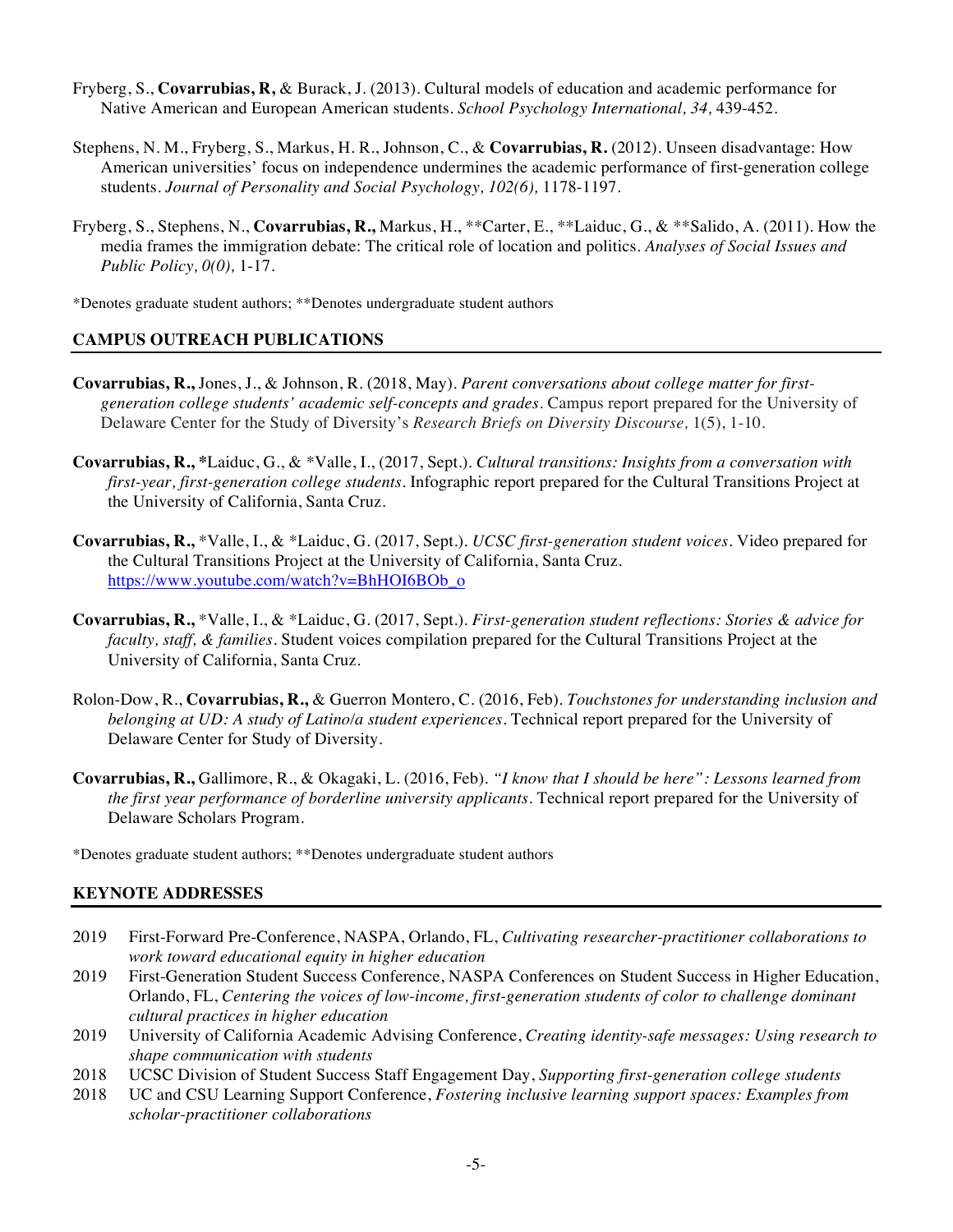- 2017 UCSC Division of Student Success Staff Engagement Day, *Creating identity-safe messages: Using research to shape communication with students*
- 2017 UCSC Department of Psychology Convocation
- 2017 UCSC Cultivamos Excelencia Undergraduate Research Program, *Research as one tool for social change*
- 2012 Arizona Assurance Scholars Program Convocation, University of Arizona
- 2012 University of Arizona TRIO Student Support Services, Graduation Banquet
- 2012 University of Arizona Chicano Hispano Students Affairs Graduation Convocation

#### **INVITED TALKS**

- **Covarrubias, R**. (2020, Apr.) Invited talk for the Distinguished Scholar Lecture, Walla Walla University, College Place, WA.
- **Covarrubias, R.,** (2019, May). "You never become fully independent": Navigating the cultural transition to college. Invited talk for the UCSC Food for Thought Series, Colleges Nine and Ten Co-curricular Programs Office.
- **Covarrubias, R., \***\*Flores-Hernandez, W., & \*\*Cordova, M. (2019, Apr.). Radicalizing education: Students as the producers of knowledge. Invited talk for the Radical Learning: The Heart of the UCSC Experience, UCSC Alumni Weekend.
- **Covarrubias, R.,** (2019, Jan.). Centering first-generation student voices in our teaching and interactions. Invited talk for staff and faculty at CSU Dominguez Hills.
- **Covarrubias, R.,** \*Laiduc, G., & \*Valle, I. (2018, Nov.). Centering and reflecting first-generation student voices in our teaching and interactions. Invited talk for the 2018 UCSC First Generation Initiative Fall Speaker Series and the 2018 CITL Faculty Fellows Meeting, UCSC, CA.
- **Covarrubias, R.,** (2018, Aug.). "You never become fully independent": The need for educational settings to reflect the cultural strengths of diverse students. Invited talk for the University of Arizona Department of Psychology Colloquium Series.
- **Covarrubias, R.,** (2018, April). Supporting first-generation college students: Reflecting the strengths of diverse students in our teaching. Invited talk for the Academic Senate Faculty Meeting, UCSC, CA.
- **Covarrubias, R.,** (2018, Feb.). Centering the student voice: The need for higher education institutions to reflect the cultural strengths of marginalized students. Invited talk for the Equity and Social Mobility through Higher Education Symposium, University of California Santa Cruz, CA.
- **Covarrubias, R.,** (2018, Feb.). "You never become fully independent": Unpacking the cultural transition to college for first-generation college students. Invited talk for The Center for Excellence in Diversity, Palo Alto University, Palo Alto, CA.
- **Covarrubias, R.,** (2018, Feb.). Regional Family Conference Findings. Invited talk for UCSC HSI Quarterly Public Forms, Santa Cruz, CA.
- **Covarrubias, R.,** (2017, Dec.). Honoring the cultural strengths of diverse students: The importance of affirming family in learning contexts. Invited talk for Social Psychology Colloquia Series, Stanford University, CA.
- **Covarrubias, R.,** (2017, Nov.). Honoring the cultural strengths of Native and Latinx students: The importance of affirming interdependence in learning contexts. Invited talk for the UCSC Amah Mutsun Speaker Series, Santa Cruz, CA.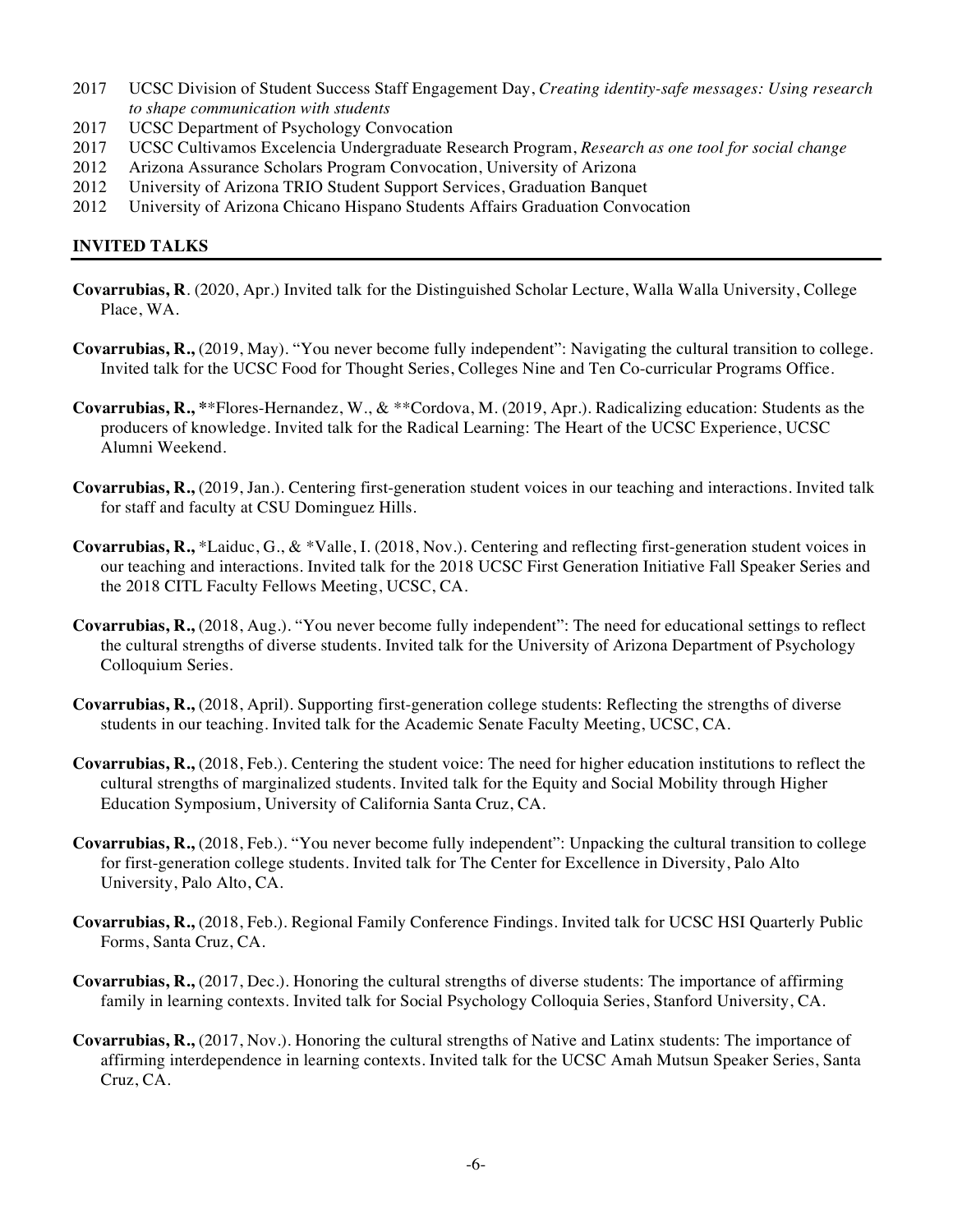- **Covarrubias. R.** (2017, Apr.). Creating culture-matching learning contexts to honor the cultural strengths of diverse students. Invited talk for UCSC's Educational Outcomes among Disadvantaged Students, Chicano Latino Research Center Research Cluster.
- **Covarrubias, R., \***Laiduc, G., \*Lockett, T., & \*Valle, I. (2017, May). Facilitating the cultural transition to college for first-generation college students: The critical role of interdependence. Invited talk for the UCLA First-Generation Institute. UCLA, Los Angeles, CA.
- **Covarrubias, R.,** (2016, Dec.). Honoring the cultural strengths of diverse students: The critical role of establishing culture-matching learning contexts. Invited talk for the Psychological Interventions in Educational Settings Group. Stanford University, Palo Alto, CA.
- **Covarrubias, R.** (2016, Sept.). The critical role of culture-matching strategies in diverse learning contexts. Invited talk for faculty, staff, and administrators. Nevada State College, Las Vegas, NV.
- **Covarrubias, R.** (2016, Sept.). The cultural transition to college. Invited talk for students of the Nepantla Program. Nevada State College, Las Vegas, NV.
- **Covarrubias, R.,** (2016, June). Message framing and student outcomes: Using research to shape communication with students. Invited talk for the UCSC Academic Advising In-service Training, Santa Cruz, CA.
- **Covarrubias, R.** (2016, May). "I know that I should be here": Lessons learned from the first year performance of borderline university applicants. Invited talk for the Bay Area Community Psychology Network Spring Symposium, University of California, Santa Cruz, CA.
- **Covarrubias, R.** (2015, Nov.). Learning in diverse classrooms: The critical role of culture-matching contexts. Invited talk for the Psychology Department Colloquia Series, University of California, Riverside, Riverside, CA.
- **Covarrubias, R.,** Jones, J., & Johnson, R. (2015, Feb.). The critical role of culturally grounded interventions in diverse classrooms. Invited talk for the Research-Based Interventions for Student Success Symposium, University of Delaware, Newark, DE.
- **Covarrubias, R.** (2014, Nov.). Learning in diverse classrooms: The critical role of culture-matching contexts. Invited talk for the Department of Psychology, University of California, Santa Cruz, CA.
- **Covarrubias, R.** (2014, Nov.). Learning in diverse classrooms: The critical role of culture-matching contexts. Invited talk for the T. Denny Sanford School of Social and Family Dynamics, Arizona State University, Tempe, AZ.
- **Covarrubias, R.** (2014, Oct.). Stereotype threat theory: The impact of negative representations on performance. Invited speaker for research panel, "Does science student success need social sciences' insights?" SACNAS, Los Angeles, CA.
- **Covarrubias, R.,** Jones, J., & Johnson, R. (2014, May). Promoting academic success: Examining the academic selfconcepts of first-generation college students. Invited talk for the Center for the Study of Diversity Brown Bag Series, University of Delaware, Newark, DE.
- **Covarrubias, R.,** Jones, J., & Johnson, R. (2013, Oct.). Academic identity development and college success outcomes for first-generation college students. Invited talk for the Center for the Study of Diversity Brown Bag Series, University of Delaware, Newark, DE.
- **Covarrubias, R.** (2013, Apr.). Research methods in psychology: An Introduction. Invited talk for the Department of Psychology at Bellevue College, Bellevue, WA.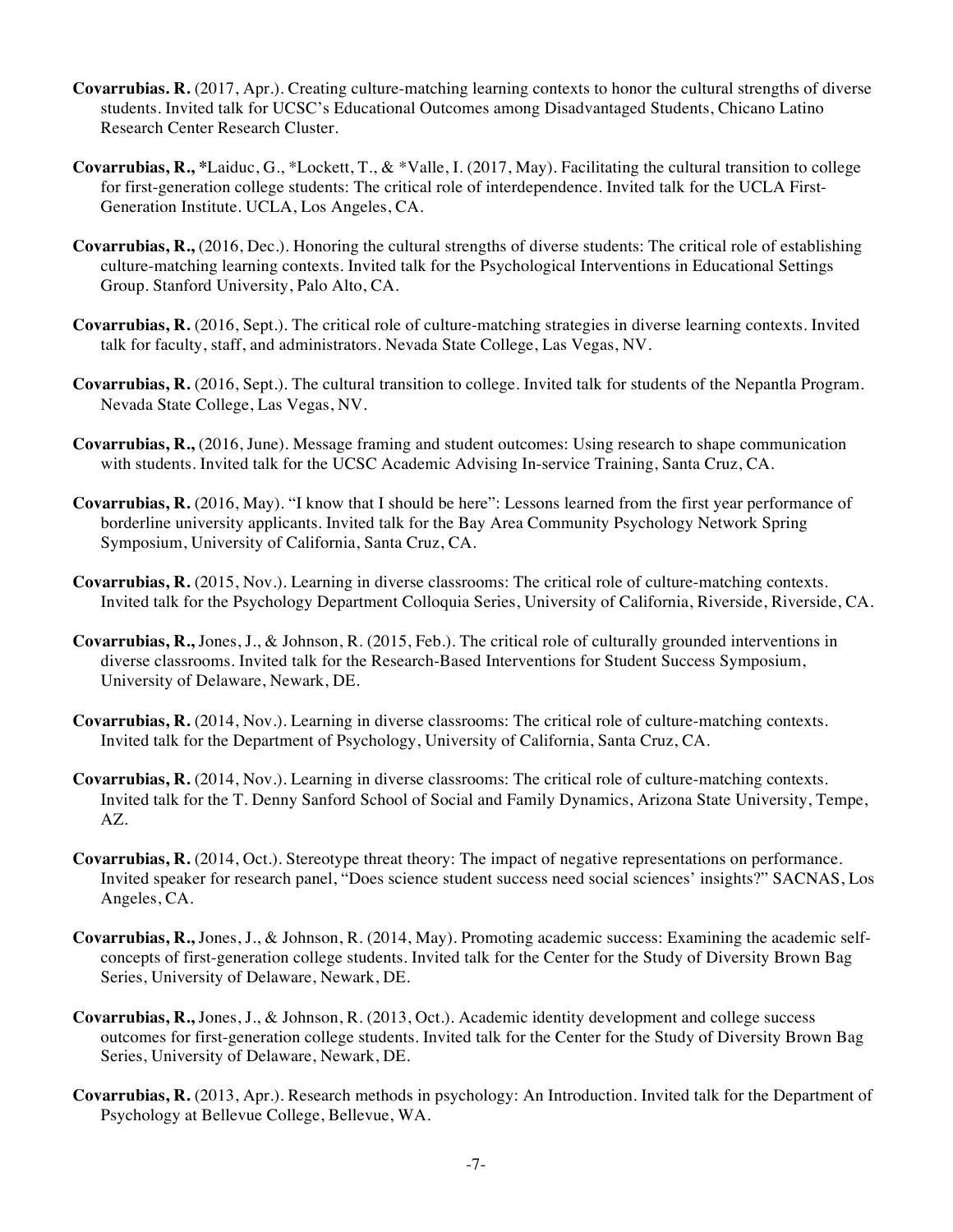- **Covarrubias, R.** (2013, Mar.). Learning in diverse classrooms: The critical role of identity-safety. Invited talk for the Department of Psychology at California University of Pennsylvania, California, PA.
- **Covarrubias, R.,** & Fryberg, S.A. (2009, Sept.). Survivor guilt: The unanticipated consequence of academic success for first-generation college students. Invited talk for the Chicano/Hispanic Student Affairs Center Hispanic Heritage Month Research Panel, Tucson, AZ.

## **CONFERENCE PRESENTATIONS**

*Selected Talks and Discussions (by Date):* 

- Covarrubias, R. (2019, Aug.). Resiliency of low-income, first-generation students of color. Invited blitz talk presented at the UCLA Resiliency Summit, UCLA, Los Angeles, CA.
- **Covarrubias, R.,** Herrmann, S., & Fryberg, S. (2019, Jun.). Affirming the interdependent self: Developing culturally-relevant self-affirmations for Latinx students. Talk accepted at the EASP-SPSSI meeting on selfaffirmations in education, University of Sussex, UK.
- Herrmann, S., \*Laiduc, G., & **Covarrubias, R.** (2019, Jun.). Role model intervention improves first-generation college student commitment and performance. Talk accepted at the SPSSI Annual Conference, San Diego, CA.
- \*Laiduc, G. & **Covarrubias, R.** (2019, Jun.). Learning from student partners to uncover the university's hidden curriculum. Talk accepted at the SPSSI Annual Conference, San Diego, CA.
- \*Valle, I., **Covarrubias, R.,** Chavez, E., \*\*De Lima, F., \*\*Del Toro, B.A., & \*\*Villanueva, N. J. (2019, Jun.). Leveraging a researcher-practitioner collaboration to improve first-generation college students' experiences. Talk accepted at the SPSSI Annual Conference, San Diego, CA.
- **Covarrubias, R**. (2019, Apr.). Addressing the cultural transition to college for first-generation college students. Symposium talk accepted at the 2019 AERA Annual Meeting, Toronto, Canada.
- \*Laiduc, G., & **Covarrubias, R.** (2019, Apr.). Generating advising practices that center students' voices. Interactive workshop presented at the UC Academic Advising Conference, Monterey, CA.
- **Covarrubias, R.,** Herrmann, S., \*Laiduc, G., \*Valle, I., & \*Lockett, T. (2018, Sept.). Reflecting first-generation student voices in our teaching and interactions. NAU First Generation Southwest Symposium, Flagstaff, AZ.
- **Covarrubias, R.,** (2018, July). Supporting first-generation college students: Reflecting the strengths of diverse students in our teaching. First-Generation Students at UC Conference, San Diego, CA.
- **Covarrubias, R**., \*Valle, I., & \*Laiduc, G. (2018, Jun.). Improving the cultural transition to college for firstgeneration college students. SPSSI Biennial Conference, Pittsburgh, PA.
- \*Landa, I., & **Covarrubias, R**. (2018, Jun.). Family achievement guilt versus homesickness, leaving family behind or grief? SPSSI Biennial Conference, Pittsburgh, PA.
- \*Laiduc, G., **Covarrubias, R.,** & \*Valle, I. (2018, Jun.). Culturally-relevant growth messages unexpectedly undermine women's help-seeking in a stem gateway course. SPSSI Biennial Conference, Pittsburgh, PA.
- \*Vaccarino, S., & **Covarrubias, R.** (2018, Jun.). Latinx students' places of belonging at a Hispanic Serving Institution. SPSSI Biennial Conference, Pittsburgh, PA.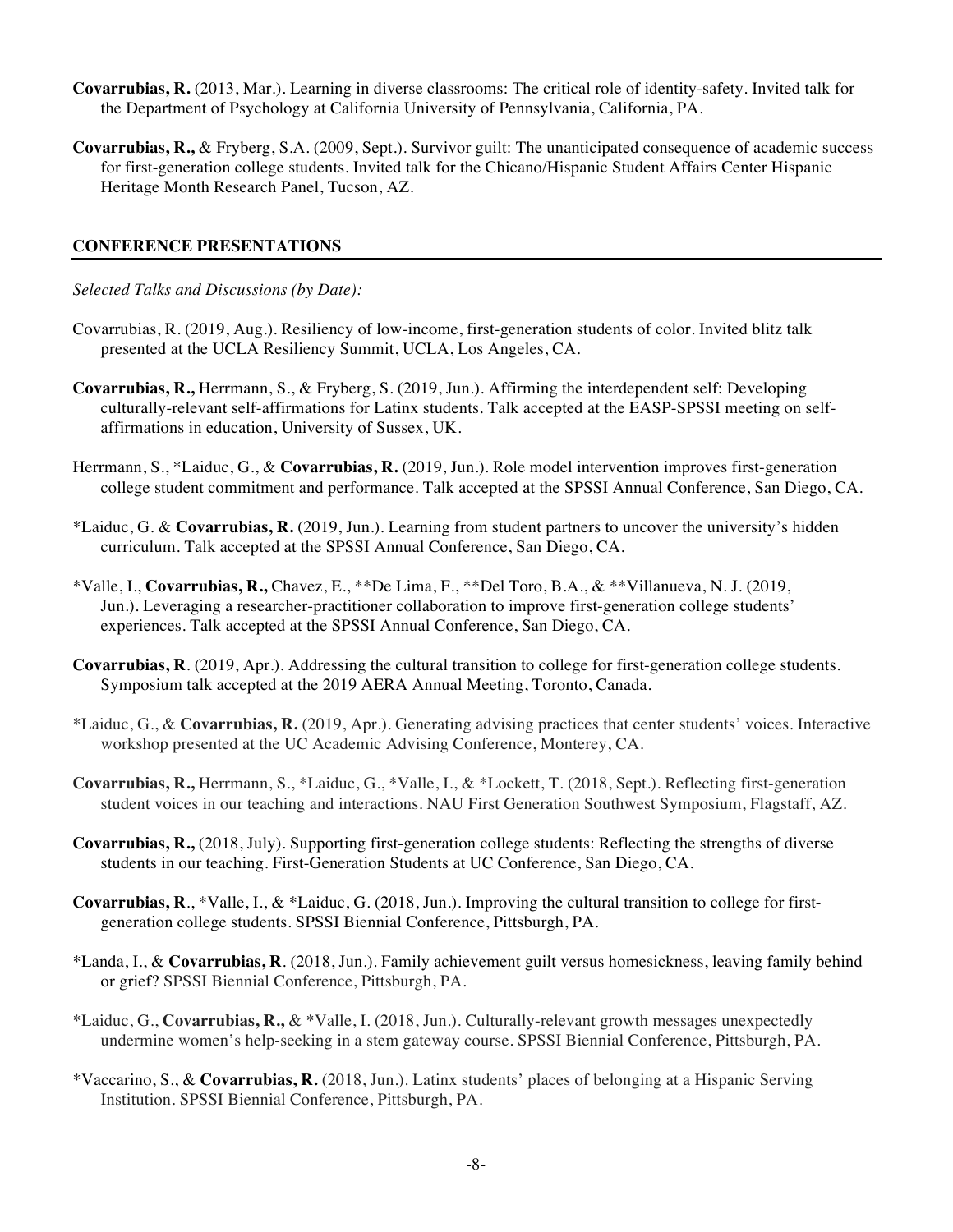- **Covarrubias, R.,** \*Laiduc, G., & \*Valle, I. (2017, Nov.). Improving the cultural transition to UCSC. Promoting Student Success & Educational Equity: A Dialogic Symposium, Santa Cruz, CA.
- **Covarrubias, R.,** (2017, Oct.). Black and white: The static stereotypes of TV and film. Invited talk for the UCSC Practical Activism Conference, Santa Cruz, CA.
- \*\*\*Brown, J., \*\*\*Hernandez, C., \***Valle, I.,** & Covarrubias, R. (2017, Aug.). First-generation college students' experiences with guilt. Science Internship Program Conference, Santa Cruz, CA.
- \*Landa, I., & **Covarrubias, R**. (2017, Jun.). Expanding and refining first-generation college students' family achievement guilt. Symposium presented at the SPSSI Biennial Conference, Albuquerque, NM.
- Cooper, C., Reguerin, P., Gonzalez, E., Theron, C., \*Sanchez-Ordaz, A., & **Covarrubias, R.** (2017, Apr.). An HSI partnership building integrated logic models for student pathways and institutional change. The 9th Annual Conference of the Alliance of Hispanic Serving Institution Educators. University of Nevada, Las Vegas, NV.
- **Covarrubias, R.** (2016, Jun.) Improving Latino student academic outcomes: The critical role of interdependence. SPSSI Biennial Conference, Minneapolis, MN.
- \*Herrmann, S., **Covarrubias, R.,** & Fryberg, S. (2016, Jan.). Affirming the interdependent self: Implications for Native American and Latino students' school outcomes. Society for Personality and Social Psychology Conference, San Diego, CA.
- **Covarrubias, R.** & Forbes, C. (2015, Apr.) The impact of family support and identity compatibility on firstgeneration college student performance. American Educational Research Association, Chicago, IL.
- **Covarrubias, R**. & Dow. R. (2014, Oct.). Juxtapositions of Latino life at a predominantly White institution: A Latino critical race theory analysis. American Educational Studies Association, Toronto, Canada.
- **Covarrubias, R.,** & Fryberg, S. (2014, Sept.). Movin' on up (in college): First-generation college students' experiences with family achievement guilt. SPSSI/EASP Joint Meeting, The Great Recession and Social Class Divides, Princeton, NJ.
- **Covarrubias, R.,** & Stone, J. (2014, Jun.). The impact of school resistance and self-monitoring on Latino achievement. SPSSI 10<sup>th</sup> Biennial Conference, Portland, OR.
- \*Gupta, M., **Covarrubias, R.,** & Franco-Zamudio, J. (2014, Jun.). Confronting issues faced by scholars of color: Shared stories and research-based strategies. Interactive discussion for the SPSSI  $10<sup>th</sup>$  Biennial Conference, Portland, OR.
- **Covarrubias, R.,** Fryberg, S., Stephens, N., & Markus, H. (2014, Feb.). Culture and learning in diverse classrooms: The crucial role of interdependence. Society for Personality and Social Psychology Conference, Austin, TX.
- **Covarrubias, R.,** Stephens, N., Fryberg, S.A., Markus, H.R., & Johnson, C. (2011, Oct.). The college culture of independence: The impact of a cultural mismatch on first-generation-college students' performance. Social Psychology in Arizona Conference, Phoenix, AZ.
- **Covarrubias, R.,** & Fryberg, S.A. (2010, Jun.). Arizona's Controversial Immigration Legislation. Co-facilitator for a town hall discussion at the SPSSI 8<sup>th</sup> Biennial Conference, New Orleans, LA.
- **Covarrubias, R.,** & Fryberg, S.A. (2010, Jun.). The impact of self-relevant representations on school belonging for underrepresented Native American students. SPSSI 8<sup>®</sup> Biennial Conference, New Orleans, LA.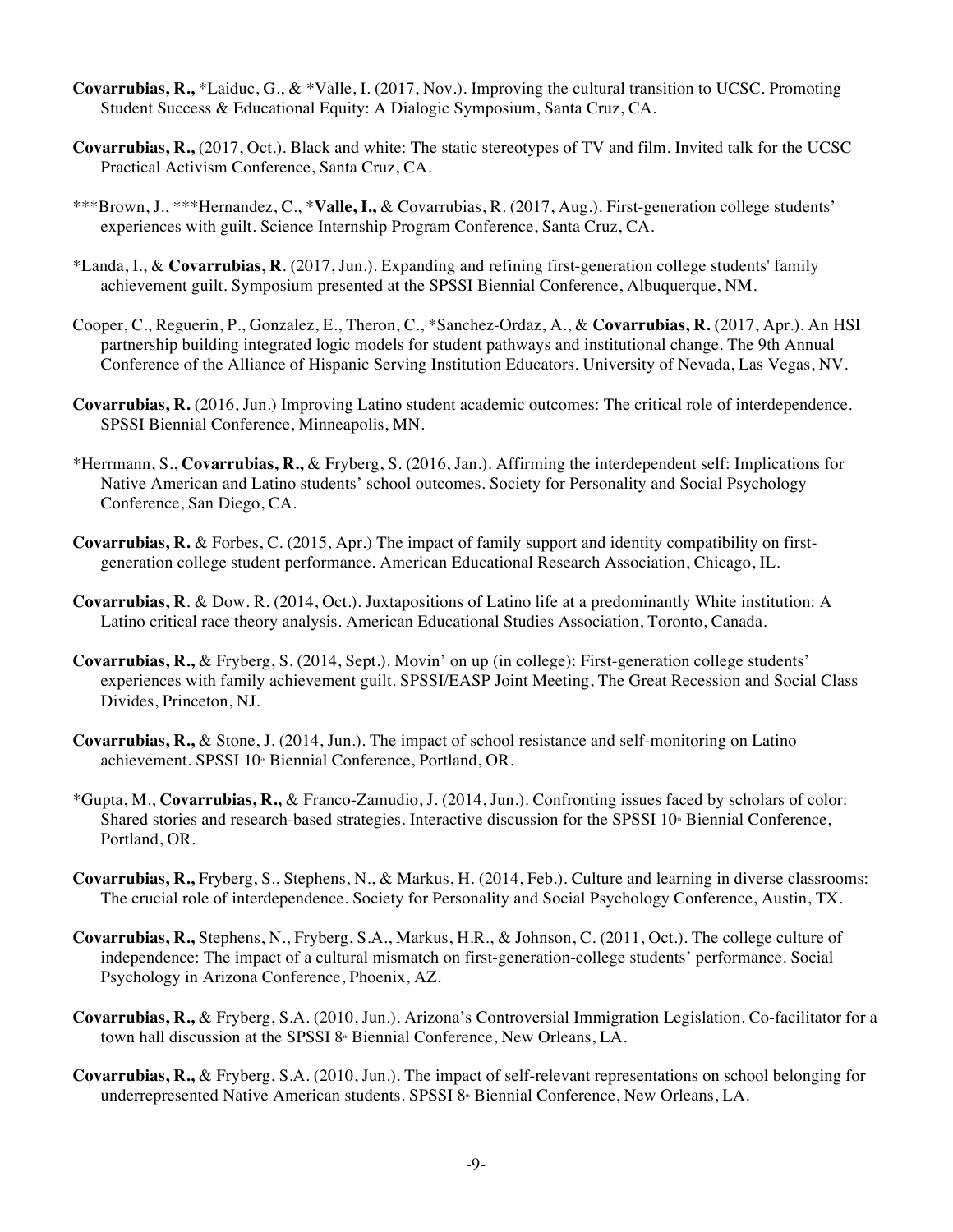- **Covarrubias, R.,** Booth, M., Romero, A. & Fryberg, S. (2009, Apr.). Movin' On Up: The unanticipated consequence of upward academic mobility for first-generation college students. National Association for Chicana/Chicano Studies Conference, New Brunswick, NJ.
- **Covarrubias, R.** & Fryberg, S.A. (2008, Sept.). Movin' On Up: The unanticipated consequence of academic success for first-generation college students. Conference of Ford Fellows, Washington, DC.

## *Selected Poster Presentations:*

- **Covarrubias, R**., \*Laiduc, G., & \*Valle, I. (2019, Feb.). Addressing the cultural transition to college for firstgeneration college students. Poster presented at the 2019 SPSP Annual Convention, Portland, OR.
- \*Laiduc, G., & **Covarrubias, R.** (2019, Feb.). Exploring tutors' deficit attributions for student struggle in a STEMbased context. Poster presented at the 2019 SPSP Annual Convention, Portland, OR.
- \*Valle, I., **Covarrubias, R.,** \*Laiduc, G., & Azmitia, M. (2019, Feb.). "You never become fully independent": Family roles and independence in first-generation college students. Poster presented at the 2019 SPSP Annual Convention, Portland, OR.
- \*\*De Lima, F., **Covarrubias, R., \***Valle, I., & \*\*Flores-Hernandez, W. (2018, Oct.). Documenting the facets of family achievement guilt for Latinx first-generation students. Poster presented at the 2018 SACNAS National Diversity in STEM Conference, San Antonio, TX.
- \*Laiduc, G., **Covarrubias, R.,** & \*Valle, I. (2018, Aug.). Culturally-relevant growth messages unexpectedly undermine women's help-seeking in a stem gateway course. Poster accepted at the STEM and Gender Conference, Eugene, OR.
- \*\*De Lima, F., **Covarrubias, R., \***Valle, I., & \*\*Flores-Hernandez, W. (2018, Jun.). Documenting the facets of family achievement guilt for Latinx first-generation students. Poster presented at the 2018 UCSC Koret Undergraduate Research Slam! and the UCSC Psi Chi Research Conference.
- \*\*Flores-Hernandez, W. & **Covarrubias, R.** (2018, Jun.). Unpacking the facets of family achievement guilt: An intersectional analyses of college generation status and family income. Poster presented at the 2018 UCSC Koret Undergraduate Research Slam!
- \*\*Santiago, A., \*Vaccarino, S. & **Covarrubias, R.** (2018, Jun.). Counterspaces for Latinx undergraduates at a Hispanic Serving Institution. Poster presented at the 2018 UCSC Koret Undergraduate Research Slam!
- \*\*Zuniga, K., \*Lockett, T., & **Covarrubias, R.** (2018, Jun.). Understanding the relationship of discrimination and life satisfaction of youth of color who confront community stressors. Poster presented at the 2018 UCSC Koret Undergraduate Research Slam!
- \*\*De Lima, F., **Covarrubias, R., \***Valle, I., & \*\*Flores-Hernandez, W. (2018, May). Documenting the facets of family achievement guilt for Latinx first-generation students. Poster presented at 27<sup>th</sup> Annual UCLA Psychology Undergraduate Research Conference, Los Angeles, CA.
- \*\*De Lima, F., **Covarrubias, R., \***Valle, I., & \*\* Flores-Hernandez, W. (2018, May). Documenting the facets of family achievement guilt for Latinx first-generation students. Poster presented at the 2018 Spartan Psychological Association Research Conference, San Jose State University, CA.
- \*Laiduc, G., **Covarrubias, R.,** & \*Valle, I. (2018, Apr.). Reframing STEM gateway contexts: Using culturallyrelevant growth messages to increase help-seeking behavior for women in STEM. Poster presented at the UCSC Graduate Research Symposium.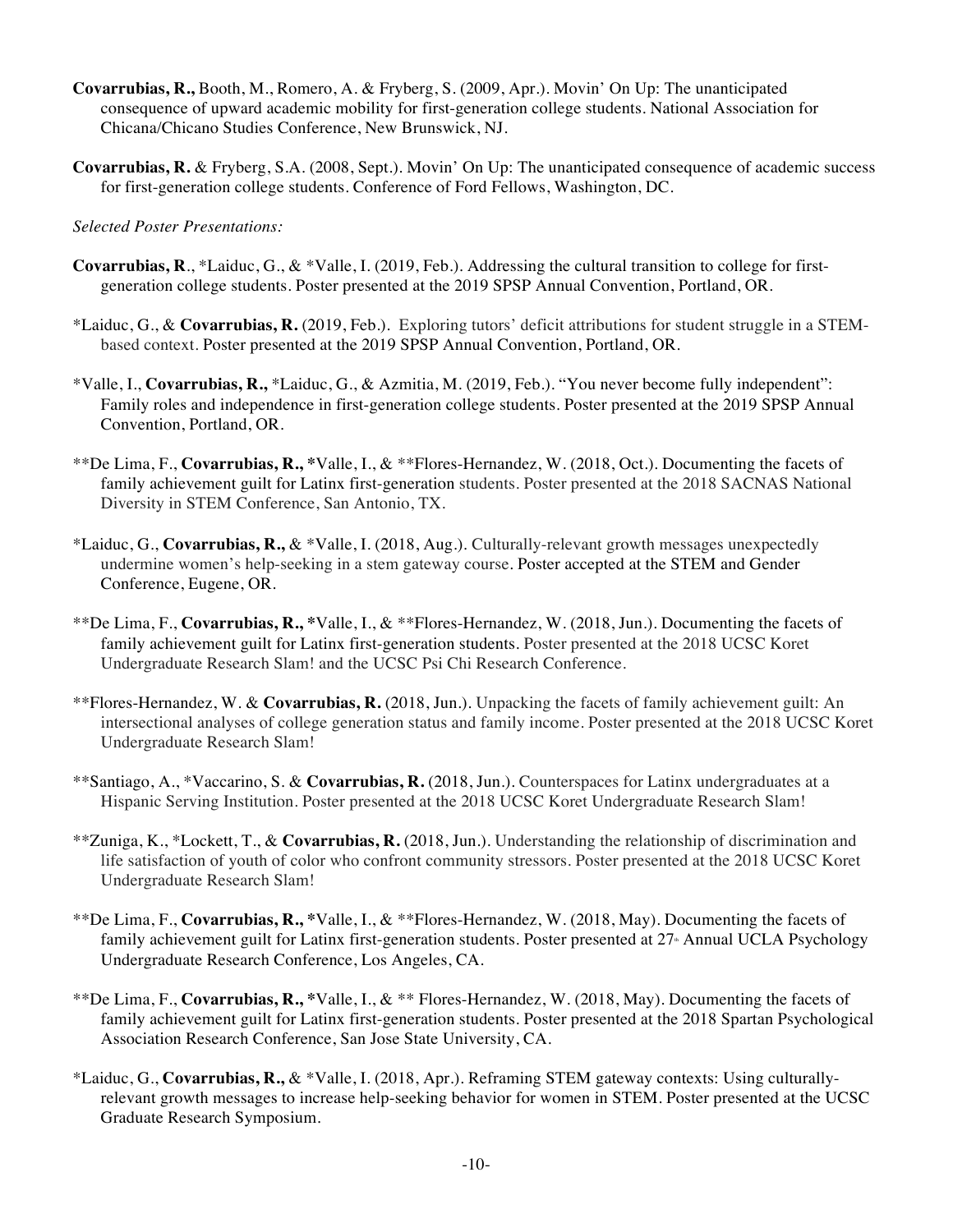- \*Lockett, T. & **Covarrubias, R.** (2018, Apr.). School and neighborhood factors influencing low-income, male adolescents' criminalization outcomes. Poster presented at UCSC Graduate Research Symposium.
- \*Valle, I., **Covarrubias, R.,** \*Laiduc, G., Azmitia, M., Lopez, J., and Figueroa-Ocampo, P. (2018, Apr.). "You never become fully independent": First-generation college students' family roles and independence." Poster presented at the UCSC Graduate Research Symposium.
- \*Laiduc, G., **Covarrubias, R.,** & \*Valle, I. (2018, Jan.). Reframing STEM gateway contexts: Using culturallyrelevant growth messages to increase help-seeking behavior for women in STEM. Poster presented at the 2018 Society for Personality and Social Psychology Conference, Atlanta, Georgia.
- \*\*Lopez, J., \*Valle, I., & **Covarrubias, R.** (2017, Jun.). How minority identity and first-generation college status relate to family roles. Poster presented at the SPSSI Biennial Conference, Albuquerque, NM.
- \*Valle, I., **Covarrubias, R.,** \*Laiduc, G., Azmitia, M., Lopez, J., and Figueroa-Ocampo, P. (2017, Jun.). "You never become fully independent": First-generation college students' family roles and independence." Poster presented at the SPSSI Biennial Conference, Albuquerque, NM.
- \*Lockett, T. & **Covarrubias, R.** (2017, Jun.). School and neighborhood factors influencing low-income, male adolescents' criminalization outcomes. Poster presented at the SPSSI Biennial Conference, Albuquerque, NM.
- \*\*Figueroa-Ocampo, P., \*Valle, I., & **Covarrubias, R.** (2017). Family roles, well-being, and grades for firstgeneration college students. UCSC Koret Scholars Undergraduate Research Slam, Santa Cruz, CA
- \*\*Lopez, J., \*Valle, I., & **Covarrubias, R.** (2017). How minority identity and first-generation college status relate to family roles. UCSC Koret Scholars Undergraduate Research Slam, Santa Cruz, CA
- \*\*Pinedo, A. & **Covarrubias, R.** (2017). Easing the college transition for first-generation college students. UCSC Koret Scholars Undergraduate Research Slam, Santa Cruz, CA
- \*\*Weatherwax, K., Rios, D., & **Covarrubias, R.** (2017). The relationship between student risk factors and support services on academic outcomes in alternative education. UCSC Koret Scholars Undergraduate Research Slam, Santa Cruz, CA
- **Covarrubias, R.,** & Stone, J. (2014, Aug.) The impact of school resistance and self-monitoring on Latino achievement. American Psychological Association Convention, Division 15, Washington, D.C.
- **Covarrubias, R.,** Stephens, N., Fryberg, S.A., Markus, H.R., & Johnson, C. (2011, Nov.). The college culture of independence: The impact of a cultural mismatch on first-generation-college students' performance. Graduate Student Showcase, Second Place Award, Tucson, AZ.
- **Covarrubias, R.,** & Fryberg, S.A. (2011, Jan.). The impact of role models on school belonging for Native American and Mexican American middle-school students. Society for Personality and Social Psychology Conference, San Antonio, TX.
- **Covarrubias, R.,** \*Herrmann, S., & Fryberg, S.A. (2010, Oct.). The impact of family affirmation on math performance for Mexican American middle-school students. Graduate Student Showcase, First Place Award, Tucson, AZ.
- **Covarrubias, R.,** & Fryberg, S.A. (2009, Nov.). The impact of self-relevant role models on school belonging for underrepresented Native American students. Graduate Student Showcase, First Place Award, Tucson, AZ.
- **Covarrubias, R**., & Fryberg, S.A. (2009, Feb.). Survivor guilt: The unanticipated consequence of academic success for first-generation college students. Society for Personality and Social Psychology Conference, Tampa, FL.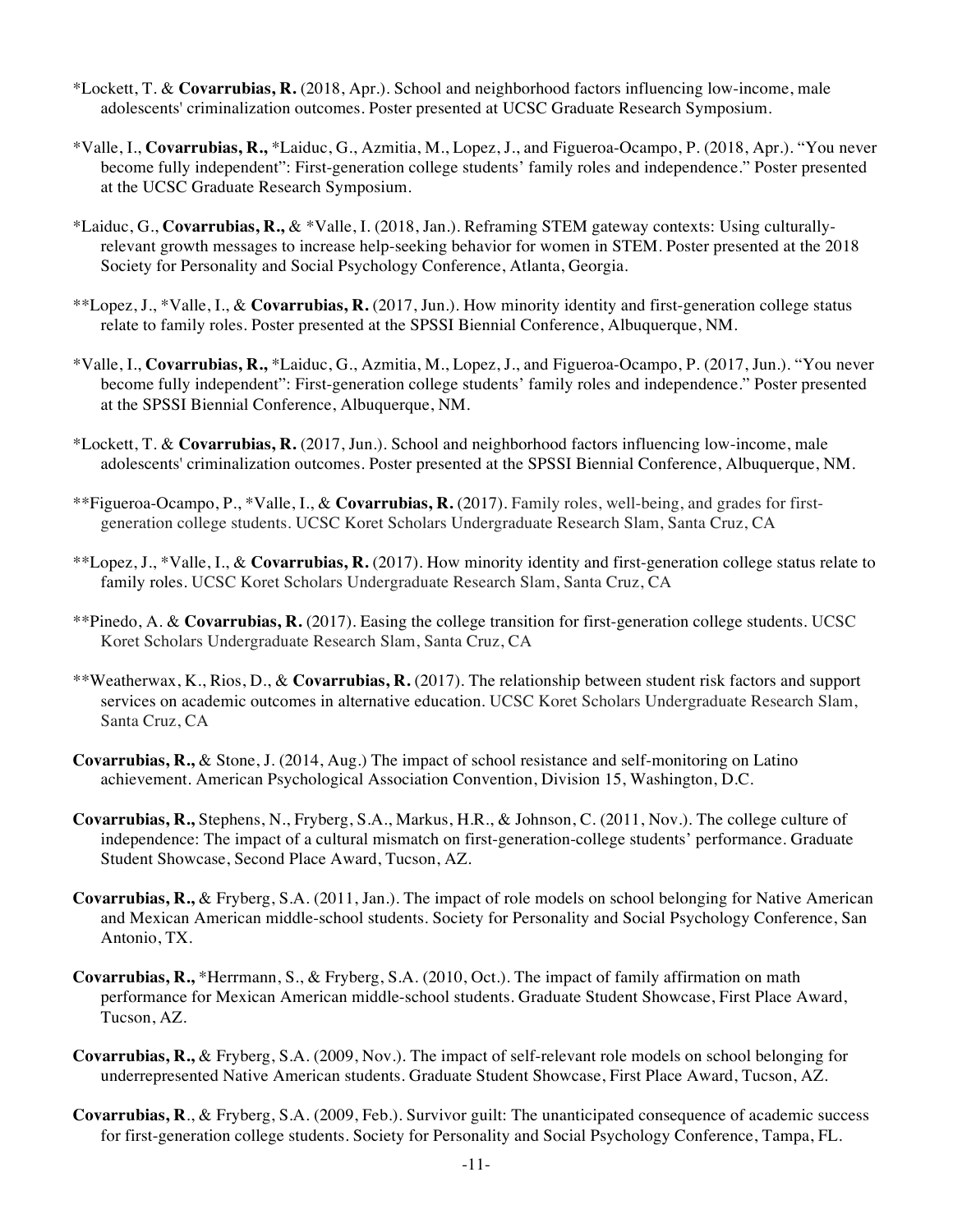**Covarrubias, R.,** & Fryberg, S.A. (2008, Oct.). Survivor guilt: The unanticipated consequence of academic success for first-generation college students. Graduate Student Showcase, Second Place Award, Tucson, AZ.

\*Denotes graduate student authors; \*\*Denotes undergraduate student authors; \*\*\*Denotes high school student authors

## **TEACHING**

#### *University of California, Santa Cruz*

| Primary Instructor    | Research Methods in Psychology<br>Research in Social Psychology Seminar, Department Colloquia Series<br>Student Achievement and the Culture Cycle, Graduate Course |  |
|-----------------------|--------------------------------------------------------------------------------------------------------------------------------------------------------------------|--|
|                       | Achievement Disparities: A Social Psychological Perspective<br>Mind, Society, & Culture                                                                            |  |
| <b>Guest Lecturer</b> | Hunger Games Seminar: Growing Up in Panem<br>College Ten Social Justice Workshop Course<br>Cultivamos Excelencia Undergraduate Research Program                    |  |

#### *University of Delaware*

| Primary Instructor | <b>Research Methods</b><br>Cultural Psychology                                                                           |
|--------------------|--------------------------------------------------------------------------------------------------------------------------|
| Guest Lecturer     | Special Topics in Equity: Race and Ethnicity in Education, <i>Graduate Course</i><br>Teaching Practicum, Graduate Course |
|                    | University of Delaware Student Transition Course                                                                         |
|                    | Destination Delaware: A Multicultural Experience                                                                         |

#### *University of Arizona*

| Primary Instructor        | Cultural Psychology                                   |
|---------------------------|-------------------------------------------------------|
|                           | Social Psychology                                     |
|                           | <b>Health Psychology</b>                              |
|                           | Psychology of Death and Loss                          |
|                           | Topics in Professional and Technical Writing          |
|                           | <b>Preceptor Training Course</b>                      |
|                           | Social Psychology & Social Justice Issues             |
|                           | Success Express First-Year Student College Transition |
| <b>Guest Lecturer</b>     | Leadership in the Student Enrichment Program          |
|                           | Introduction to Cultural Psychology                   |
|                           | Preparation for Graduate School                       |
| <b>Teaching Assistant</b> | Cultural Psychology Honors Seminar                    |

## **PROFESSIONAL AFFILIATIONS**

- Society for Research on Child Development, Latino Caucus
- Society for the Psychological Study of Social Issues
- Society for Personality and Social Psychology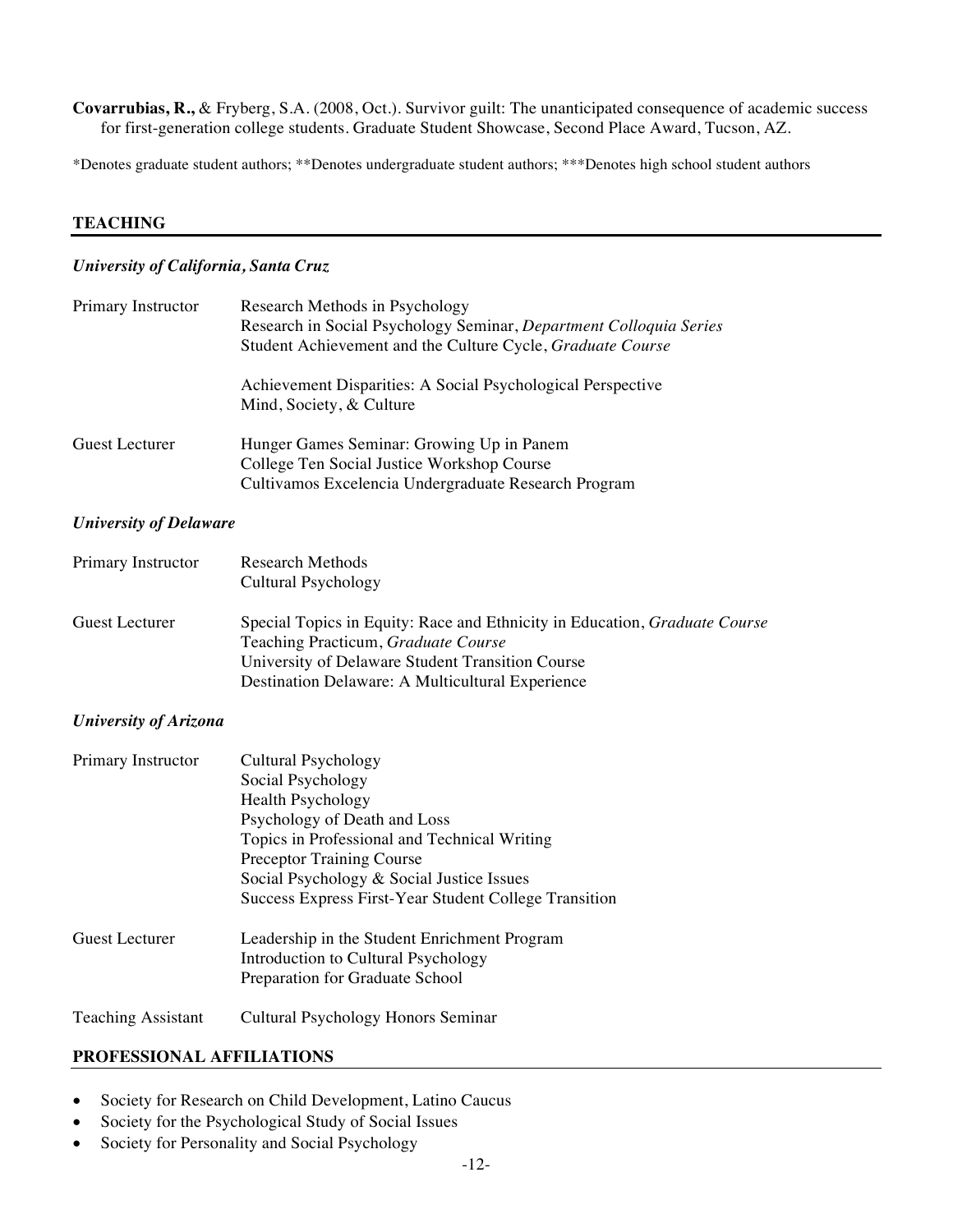- American Association of Hispanics in Higher Education
- Society for Advancement of Hispanics/Chicanos and Native Americans in Science
- American Educational Research Association

#### **SERVICE**

*Service to the Discipline:*

| Symposium Chair, Society for the Psychological Study of Social Issues Conference, San Diego, CA,<br>Cultivating researcher-practitioner collaborations to promote equity in higher education                                                                                                                                                      |
|---------------------------------------------------------------------------------------------------------------------------------------------------------------------------------------------------------------------------------------------------------------------------------------------------------------------------------------------------|
| Panelist and Speaker, Advancing the Equity Agenda: Supporting students of color, first-generation<br>students, and low-income students to improve measurements of persistence, completion, and career<br>readiness, NASPA Conferences on Student Success in Higher Education, Using a culture cycle<br>approach to work toward educational equity |
| Invited Panelist, Fifth Annual 1vyG Conference, Princeton University                                                                                                                                                                                                                                                                              |
| Invited Facilitator, All-Day Toro Learning & Testing Center Training, CSU Dominguez Hills                                                                                                                                                                                                                                                         |
| Invited Moderator, UC Consortium Summer Institute, Schools, Families, Diversity, & STEM: Views<br>by Two                                                                                                                                                                                                                                          |
| Invited Moderator, UC System-wide First-Generation Conference, Lightning Talks: Identifying<br>Shared Needs and Opportunities at UC                                                                                                                                                                                                               |
| Editorial Advisory Board, Analyses of Social Issues and Public Policy (ASAP)                                                                                                                                                                                                                                                                      |
| Conference Co-Chair, UC System-wide First-Generation Conference, First-generation students at<br>UC: Strengthening our approach to support their success                                                                                                                                                                                          |
| Faculty Consultant, First-Generation Campaigns for The University of Arizona, Broward College<br>and Sierra College                                                                                                                                                                                                                               |
| Invited Lab Speaker, Dr. Tiffany Brannon's Research Lab, UCLA, Graduate school preparation                                                                                                                                                                                                                                                        |
| Program Co-Chair, 2017 Society for Psychological Study of Social Issues Conference                                                                                                                                                                                                                                                                |
| Symposium Chair, Society for Personality and Social Psychology Conference, San Diego, CA,<br>Values affirmation interventions: Mechanisms and new applications                                                                                                                                                                                    |
| Panel Participant, American College Personnel Association National Convention, Demystifying the<br>doctoral student experience by considering, collaborating, creating, and committing                                                                                                                                                            |
| Panel Member, SACNAS Conference, Conversations with scientists: Psychology and social sciences                                                                                                                                                                                                                                                    |
| Submission Reviewer, Society for the Psychological Study of Social Issues Biennial Conference                                                                                                                                                                                                                                                     |
| Ad Hoc Reviewer (Selected Journals): Self & Identity, Journal of Educational Psychology, Learning<br>& Individual Differences, Cultural Diversity and Ethnic Minority Psychology; Educational                                                                                                                                                     |
| Psychology; Journal of Adolescence; Journal of Experimental Psychology: General; Journal of<br>Health Disparities Research and Practice; Journal of Latinos and Education; Journal of Social and                                                                                                                                                  |
| Political Psychology; Analyses of Social Issues and Public Policy; Perspectives on Psychological                                                                                                                                                                                                                                                  |
| Science; International Journal of Psychology; Current Directions in Psychological Science; Journal                                                                                                                                                                                                                                                |
| of Personality and Social Psychology: Interpersonal Relations and Group Processes, Journal of<br>School Psychology                                                                                                                                                                                                                                |
|                                                                                                                                                                                                                                                                                                                                                   |

*Service to University of California, Santa Cruz:*

- 2019- Editor, The SSERCulation, Research Brief Series of the Student Success Equity Research Center 2019 Moderator & Organizer, Student Success Equity Research Center Research Symposium, *Researcher-*
- *practitioner collaborations to promote equity in higher education*
- 2019 Invited Faculty Speaker, Humanities Institute's Graduate Student Success Workshop
- 2018 Submission Reviewer, Koret Undergraduate Research Award
- 2018-19 Steering Committee Member, Center for Innovations in Teaching and Learning
- 2018-19 Invited Faculty Presenter (2X), New Faculty Orientation Day*, The social and psychological dynamics of learning*
- 2018 Invited Faculty Facilitator, Cultivamos Excelencia, *First-generation scholar experience: Testimonios from EVC Marlene Tromp and Cultivamos scholars*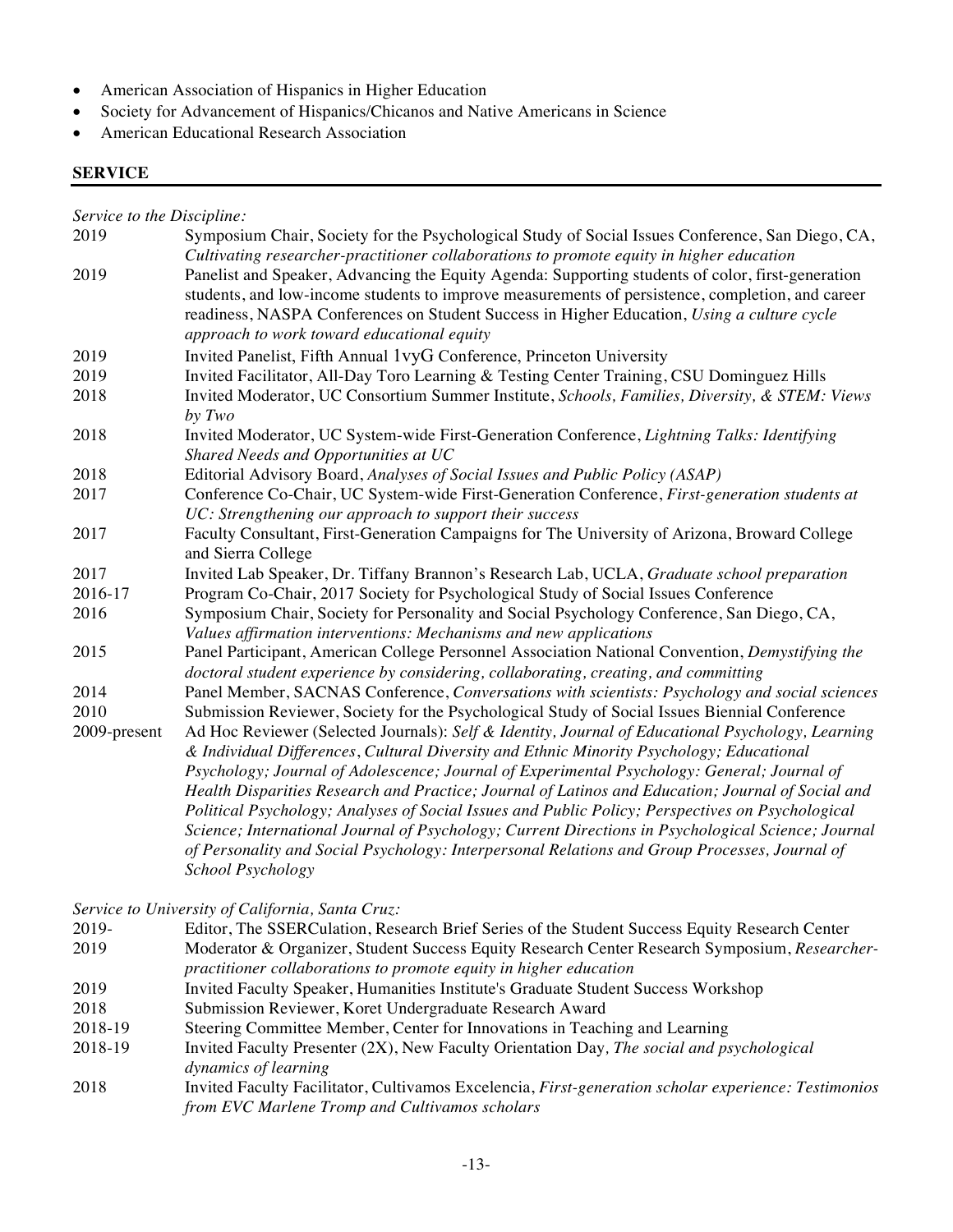| 2018                                   | Invited Workshop Presenter, Chicanx/Latinx Resource Center, Humanities and Social Sciences              |
|----------------------------------------|---------------------------------------------------------------------------------------------------------|
|                                        | <b>Writing Retreat</b>                                                                                  |
| 2018                                   | Planning Committee Co-Chair, First-Generation College Student Reception                                 |
| 2018                                   | Invited Faculty Lecturer, UCSC Alumni Weekend CITL Teach-in, Place and Belonging in a UC                |
|                                        | Santa Cruz Education                                                                                    |
| 2017-18                                | Invite Faculty Speaker (2X), UCSC MINT Program, Applying to national fellowships                        |
| 2017-18                                | Faculty Lead, First-Generation Faculty Visibility Campaign                                              |
| 2017-18                                | Faculty Member, Department of Psychology Diversity, Equity, and Inclusion Committee                     |
| 2017-18                                | Faculty Member, Department of Psychology Faculty Search Committee                                       |
| 2017                                   | Invited Workshop Presenter, EOP/HSI Staff Training, Creating identity-safe messages: Using              |
|                                        | research to shape communication with students                                                           |
| 2017                                   | Invited Member, CITL Inclusive Teaching Pilot Workshop                                                  |
| 2017                                   | Invited Workshop Presenter (2X), Learning Support Services Stevenson 96 Course, The threat of           |
|                                        | stereotypes: Research-based solutions and strategies for educators                                      |
| 2017                                   | Invited Faculty Panelist, New Faculty Orientation Day Research Session                                  |
| 2017                                   | Invited Faculty Panelist, Smith Renaissance Society                                                     |
| 2017                                   | Faculty Workshop Lead, Advising Training Certificate Online Modules                                     |
| 2017                                   | Invited Faculty Member, Graduate Student Coordinator Hiring Committee, Department of                    |
|                                        | Psychology                                                                                              |
| 2017                                   | Faculty Reviewer, Deans' and Chancellor's Awards Committee                                              |
| 2016-19                                | Invited Workshop Presenter (2X), Math 2 Teaching Assistant Training, Creating identify-safe             |
|                                        | learning interactions and classrooms                                                                    |
| 2016-18                                | Faculty Coordinator, Teaching Assistant Training, Department of Psychology                              |
| 2016-18                                | Invited Workshop Presenter (2X), Academic Excellence (ACE) Program Tutor Training, Fostering            |
|                                        | growth learning contexts: Research-based approaches in student tutoring and mentoring                   |
| 2016-17                                | Invited Workshop Presenter (4X), Learning Support Services Student Staff Training, Fostering            |
|                                        | growth learning contexts: Research-based approaches in student tutoring and mentoring                   |
| 2016                                   | Invited Workshop Presenter, Learning Support Services Student Staff Training (150+), Fostering          |
|                                        | growth learning contexts: Research-based approaches in student tutoring and mentoring                   |
| 2016                                   | Invited Faculty Member, Department Assistant Hiring Committee, Department of Psychology                 |
| 2016                                   | Workshop Presenter, Learning Support Services Tutor Training, Integrating research-based                |
|                                        | approaches and practices in student tutoring                                                            |
| 2016                                   | Invited Presenter, Hispanic Serving Institution External Evaluator Meeting, Social belonging and        |
|                                        |                                                                                                         |
|                                        | community: Research overview and evaluation plan                                                        |
| 2016                                   | Editor, HSI Regional Family Conference Invitation Letter<br>Editor, ALEKS Math Placement Student Letter |
| 2016                                   |                                                                                                         |
| 2016                                   | Editor, Letters from the Office of Registrar                                                            |
| 2016                                   | Editor, Letters from College Advising                                                                   |
| 2016                                   | Invited Panel Participant, Social Fiction Conference, Social justice and collective action roundtable   |
| 2015-16                                | Editor, Oakes College Advising Letters; Probation Letters; Family Advising Guide; Welcome Letter        |
|                                        | & Parent Letter                                                                                         |
| 2015-18                                | Faculty Invitee (3X), Educational Opportunities Program, Bridge Faculty Dinner                          |
|                                        | 2015 – present Faculty Fellow, Oakes College                                                            |
|                                        | 2015 – present Faculty Consultant, Hispanic Serving Institution Community & Sense of Belonging Team     |
|                                        |                                                                                                         |
| Service to the University of Delaware: |                                                                                                         |

- 2015 Workshop Co-Organizer & Invited Presenter, Center for Teaching and Assessment of Learning, *How can I mitigate stereotype threat and imposter syndrome?* 2015 Grant Reviewer, Center for the Study of Diversity Graduate Student Grant Program<br>2015 Research Consultant, U.S. Department of Education Grant, Student Support Service Research Consultant, U.S. Department of Education Grant, Student Support Services Program 2015 Applicant Interviewer, Ronald E. McNair Achievement Program<br>2015 Mentor, Success through Education Conference, Outreach progra Mentor, Success through Education Conference, Outreach program for middle-school students 2015 Co-Organizer, Research-Based Interventions for Student Success Symposium
- 2015 Committee Member, Minority Student Affairs, Department of Psychology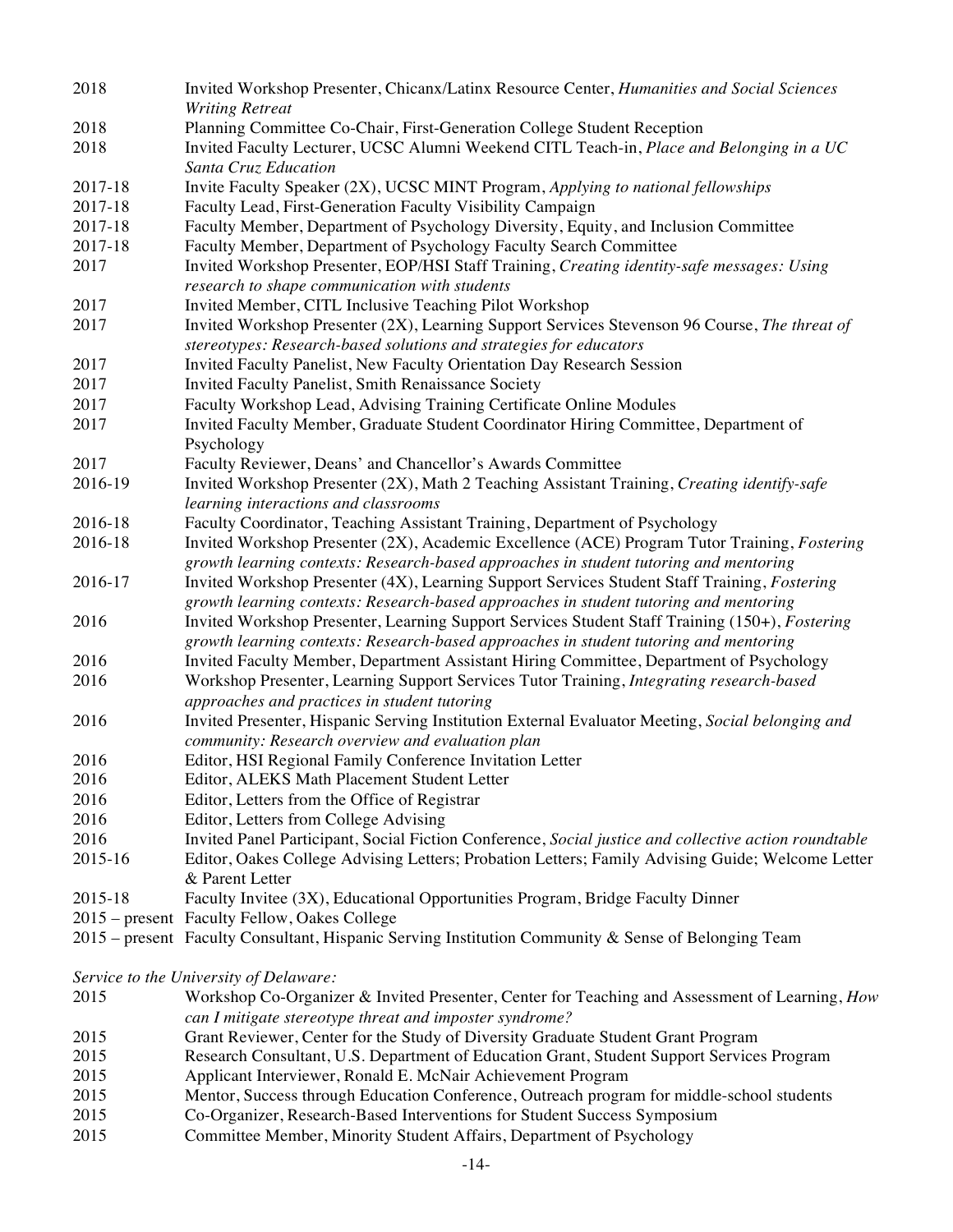| 2014      | Grant Reviewer, Center for the Study of Diversity Graduate Student Grant Program          |
|-----------|-------------------------------------------------------------------------------------------|
| 2014      | Mentor, Success through Education Conference, Outreach program for middle-school students |
| 2014      | Invited Panelist, NUCLEUS Program First-Year Transitions Course                           |
| 2014      | Workshop Presenter, University of Delaware Scholars Program, Summer Component             |
| 2014      | Workshop Presenter, University of Delaware Scholars Program, Peer Mentor Training         |
| 2014      | Editor, Graduate Student Comprehensive Examination (e.g., Charlotte Marshall)             |
| 2013-2015 | Invited Member, The Latina Cluster "Hemispheric Dialogues"                                |
| 2013-2015 | Invited Member, Center for the Student of Diversity Advisory Group                        |
| 2013-2015 | Invited Member, Center for the Study of Diversity Group for Research of Diversity         |
| 0.12.015  |                                                                                           |

2013-2015 Academic Advisor, NUCLEUS Program

*Service to the University of Arizona:* 

| 2012      | Program Assistant & Instructor, Ronald E. McNair Achievement Program                       |
|-----------|--------------------------------------------------------------------------------------------|
| 2012      | Program Assistant & Instructor, Summer Research Institute                                  |
| 2011-2012 | Service Programmer, La Aldea Graduate and International Student Housing                    |
| 2011-2012 | Academic Advisor & Instructor, Arizona Assurance Scholars Program                          |
| 2011      | Organizer and Presenter, Arizona Assurance Scholars Program, Gaining Experience Workshops  |
| 2011      | Organizer and Presenter, Arizona Assurance Scholars Program, Academic Probation Workshops  |
| 2011      | Presenter, Arizona Assurance Scholars Program, Faculty Mentor Training                     |
| 2011      | Presenter, TRIO Student Support Services, Peer Advisor Training                            |
| 2010      | Co-Organizer and Co-Presenter, Ford Diversity Fellowship Workshop                          |
| 2008-2012 | Invited Speaker, Department of Psychology Peer Mentors Diversity Training, Annual Training |
|           |                                                                                            |

2007-2012 Ten-time Panelist, Ronald E. McNair Achievement Program, Graduate School Preparation Panels

*Service to the Community:* 

| 2018      | Faculty Consultant, Pacific Collegiate Academy, First-Gen Initiatives Santa Cruz, CA       |
|-----------|--------------------------------------------------------------------------------------------|
| 2017      | Invited Faculty Speaker, Garfield Elementary School, Phoenix, AZ                           |
| 2017      | Faculty Mentor, UCSC Educational Partnership Center GEAR UP Career Day, Santa Cruz, CA     |
| 2016      | Invited Master of Ceremonies, James Foley Scholarship Dinner, Phoenix, AZ                  |
| 2015      | Invited Master of Ceremonies, James Foley Memorial Night, Phoenix, AZ                      |
| 2014-2015 | Director of Communication and Human Relations, Phoenix Foley Alliance, Phoenix, AZ         |
| 2010-2011 | Three-Time Guest Lecturer, Salpointe Catholic High School, Tucson, AZ                      |
| 2009-2011 | Three-Time Guest Lecturer, Lowell Elementary School, Phoenix, AZ                           |
| 2009      | Organizer and Presenter, Challenger Middle School, College Knowledge Day, Tucson, AZ       |
| 2009      | Organizer and Presenter, John Valenzuela Youth Center, College Knowledge Night, Tucson, AZ |
| 2009      | Mentor, Tucson Urban League, Tucson, AZ                                                    |
| 2009      | Mentor, Chicanos Por La Causa, Tucson, AZ                                                  |
| 2009      | Volunteer & Spanish Translator, Welcome to America Project, Phoenix, AZ                    |
| 2008      | Volunteer, MISS Adventures Camp, Tucson, AZ                                                |
| 2008-2011 | Organizer, CASA Maria Kitchen, Annual Sandwich Event and Food/Clothing Drive, Tucson, AZ   |
| 2007      | Tutor, Boys & Girls Club, After School Peer Program, Tucson, AZ                            |

#### **NEWS & MEDIA COVERAGE**

- 2018 Featured Faculty, UCSC News Center, https://news.ucsc.edu/2018/citl-teachin-feature-advance.html
- 2018 Invited Faculty, City on the Hill Press, http://www.cityonahillpress.com/2018/02/08/underrepresentedstudents-navigate-higher-education/
- 2017 Invited Guest, KZSC Voces Criticas, http://traffic.libsyn.com/kzscfm/Rebecca Covarubias FirstGeneration Sept 28 2017.mp3
- 2017 Invited Faculty, First-Generation Live Q&A Facebook Panel, Facebook.com/universityofcalifornia, https://www.facebook.com/universityofcalifornia/videos/10154629895721923/